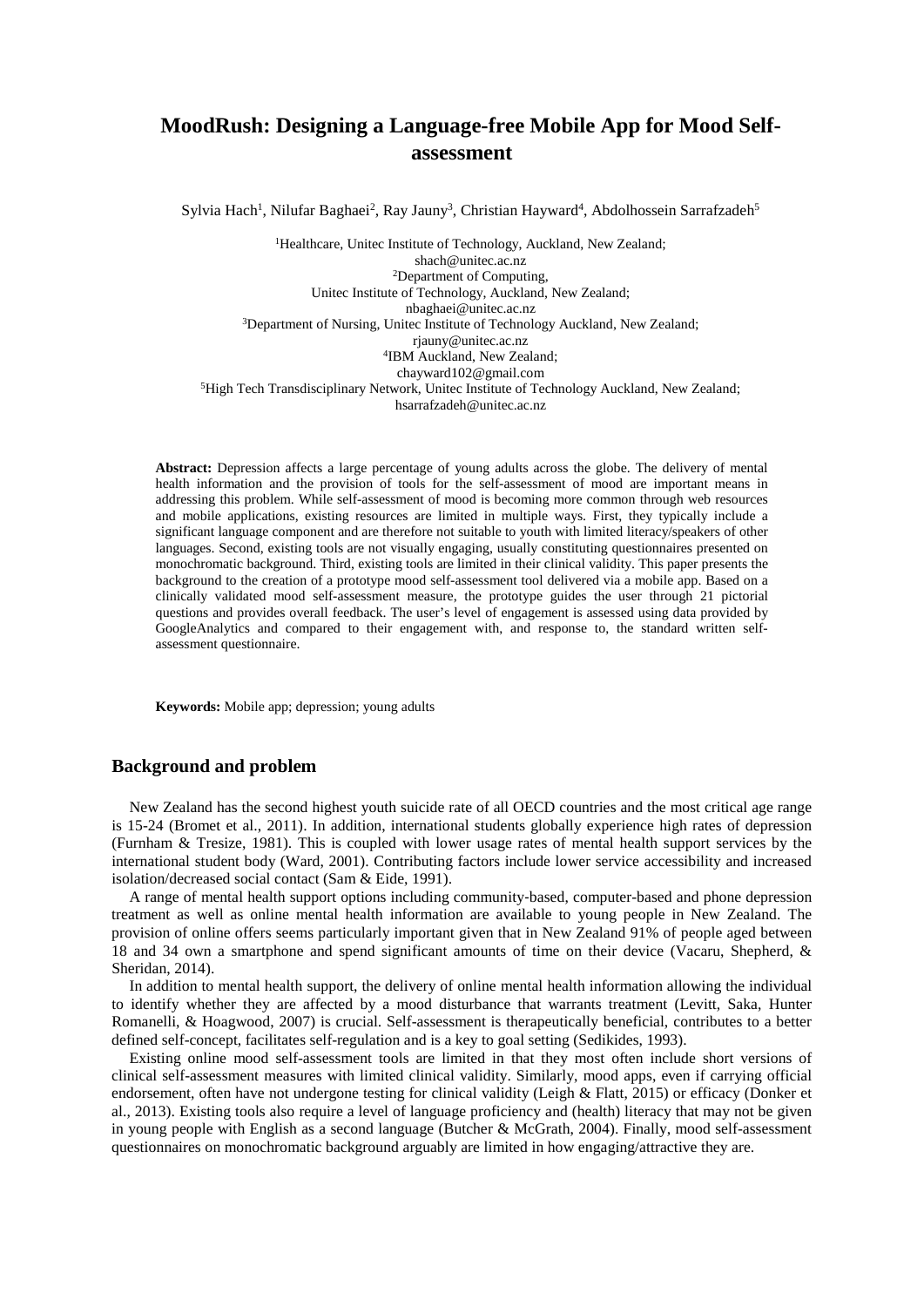### **Aim and research question**

The aim of the present project is to design and implement a prototype mood self-assessment mobile application based on a validated clinical assessment tool that is language-free and engaging for youth.

The overarching research question is whether, compared to existing online mood questionnaires, a languagefree mood self-assessment tool in the form of a mobile application is; (i) more engaging/attractive to a young population, (ii) more accessible to a young population with English as a second language, and (iii) valid and reliable in identifying young adults who are native speakers of English and those with English as a second language affected by mood disturbance.

## **MoodRush Mobile Interface Design**

A prototype mobile app named MoodRush containing pictorial versions of the 21 item Beck Depression Inventory (BDI-II) (Beck, Steer, & Brown, 1996) has been created. Pioneered in the work with Latino populations, pictorial information in the form of a fotonovela has previously been shown to be particularly useful in delivering mental health information to young people (Cabassa, Molina, & Baron, 2012). In order to increase potential uptake overall and increase uptake across all categories of socio-economic status/minimise selection bias, the prototype app has been designed for the Android Operating System.

To date, the design for the log on screen (see [Figure 1,](#page-1-0) far left) and language-free instructions have been completed with reference to the relevant guidelines ("Android User Interface Guidelines," 2017; Eichner & Dullabh, 2007; Nielsen, 1994). After the user logs in, they are presented with a tutorial (see [Figure 1,](#page-1-0) left). In line with Nielsen's (1994) aesthetic and minimalist design guidelines and in order to reduce executive demands (Maalouf et al., 2011), the explanations included as part of the tutorial activity were kept to a minimum. Tapping one of the tutorial pictures gives the user instant positive feedback. Images are presented in a usertimed fashion, meaning they stay on screen for as long or short as the user requires to make their decision. A back button has not been included in the design to allow comparability between users' MoodRush scores and their BDI-II score which includes instructions to not overthink the response.



#### <span id="page-1-0"></span>**Figure 1: MoodRush prototype log in/start screen, MoodRush user tutorial, tutorial positive feedback screen and MoodRush prototype sample items exemplifying the choice of image style and content (left to right).**

Since the intended audience for MoodRush is likely to come from a wide range of cultures and backgrounds and, for a proportion of users, English will be a second language, design decisions were not based on Westerncentric models where possible. Examples of this can be seen in the more inclusive top to bottom screen design (see [Figure 1,](#page-1-0) right and far right) and the use of a diverse range of pictorial response choices mostly comprised of cartoons and animals ensuring that not one race or ethnicity is highlighted (Clarkson, Coleman, Keates, & Lebbon, 2007).

MoodRush tracks user engagement and logs the data using GoogleAnalytics. Specifically, session time, completion rate and time spent interacting with the app in each session will be recorded. The prototype has also been configured to apply a weighting to user responses, to sum the weightings and store these in its internal database. The design of language-free feedback screens based on the sum of the weightings is ongoing.